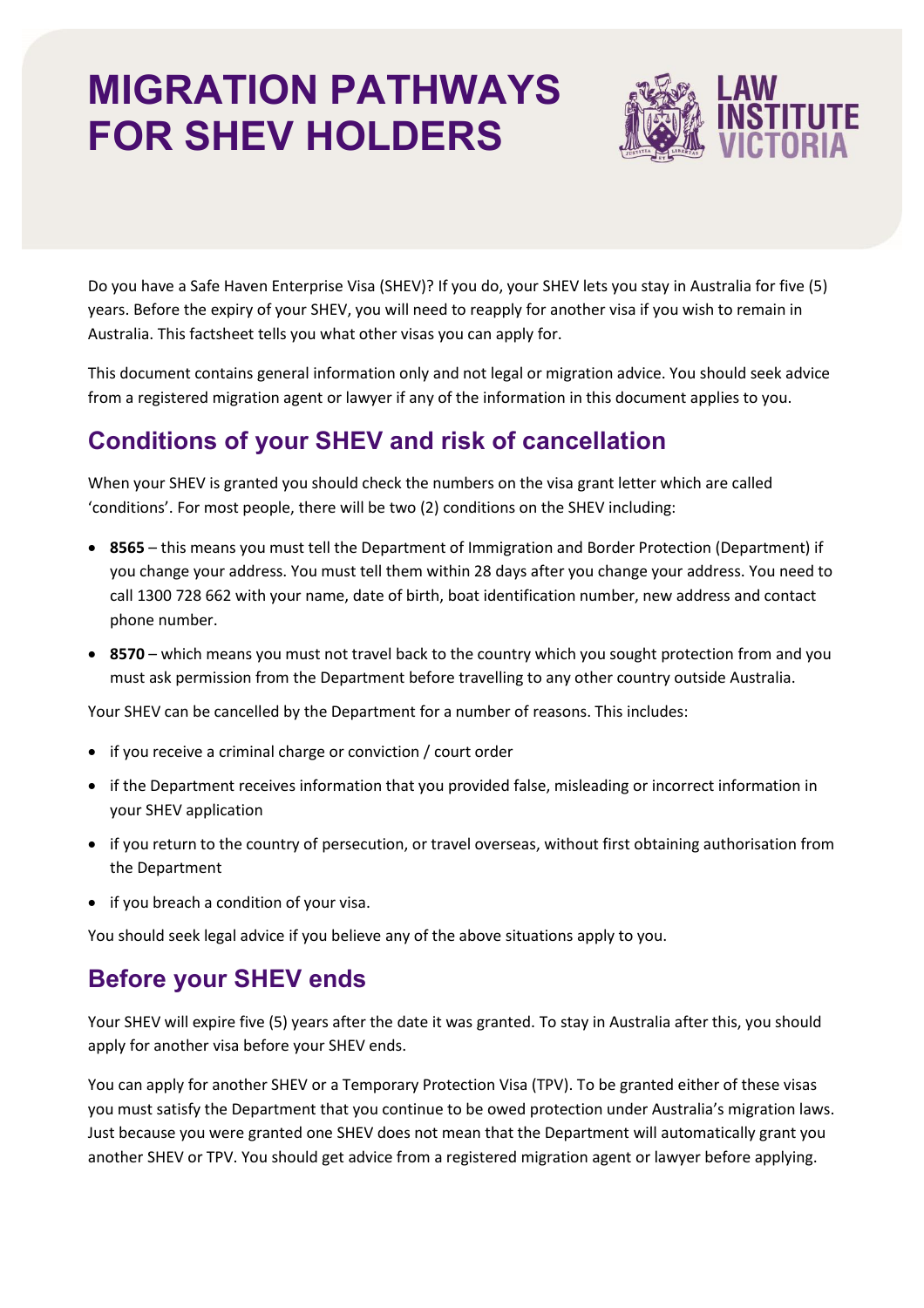# **Can I get another kind of visa?**

You may be able to apply for a number of other visas (outlined below) if you or a member of your family who was included on your SHEV application, have, for at least 42 months (3  $\frac{1}{2}$  years) in the five (5) years you have had your SHEV, either:

- been studying full-time in 'regional Australia' OR
- been working in 'regional Australia' AND have not received certain payments by the Government.

These are called the 'pathway requirements'. You do not need to do these things to have a SHEV. You only need to do them so you may be able to apply for a visa other than a SHEV or a TPV.

#### **Where is 'regional Australia'?**

'Regional Australia' means any place listed by the Department on this website: [https://www.border.gov.au/Trav/Refu/Illegal-maritime-arrivals/applying-protection-visa/regional-australia.](https://www.border.gov.au/Trav/Refu/Illegal-maritime-arrivals/applying-protection-visa/regional-australia)

### **Studying**

You, or a member of your family, can be studying full-time at a primary or secondary school. For example, if you have a child, if that child is enrolled at school for at least 3.5 years in a 'regional area', all of you can apply for another kind of visa.\

You, or a member of your family, can also study full-time in adult education (for example, through vocational education or at a university) and you must study a course that it is at the AQF level 1 or above. You cannot do the course completely online or by distance. The place you study must be registered by the Australian Government. You can find out if it is registered by looking at the following websites:

- if the place provides practical (vocational) training, through the National Register of VET [\(http://training.gov.au/home/tga\)](http://training.gov.au/home/tga) OR
- If it is a university, on the National Register of Higher Education Providers [\(http://www.teqsa.gov.au/national-register\)](http://www.teqsa.gov.au/national-register).

### **Working**

If you are working, you should make sure you have enough evidence to prove that you have worked and been paid for your work. This could include employment contracts, letters of service, payslips and evidence of payment of wages into your bank account. Being paid into your bank account is far better than being paid in cash for the purpose of proving your employment.

The work can be casual, part time or full time work. To meet the SHEV pathway requirements, you must also not be getting certain types of payments from the government at the same time (including Special Benefit).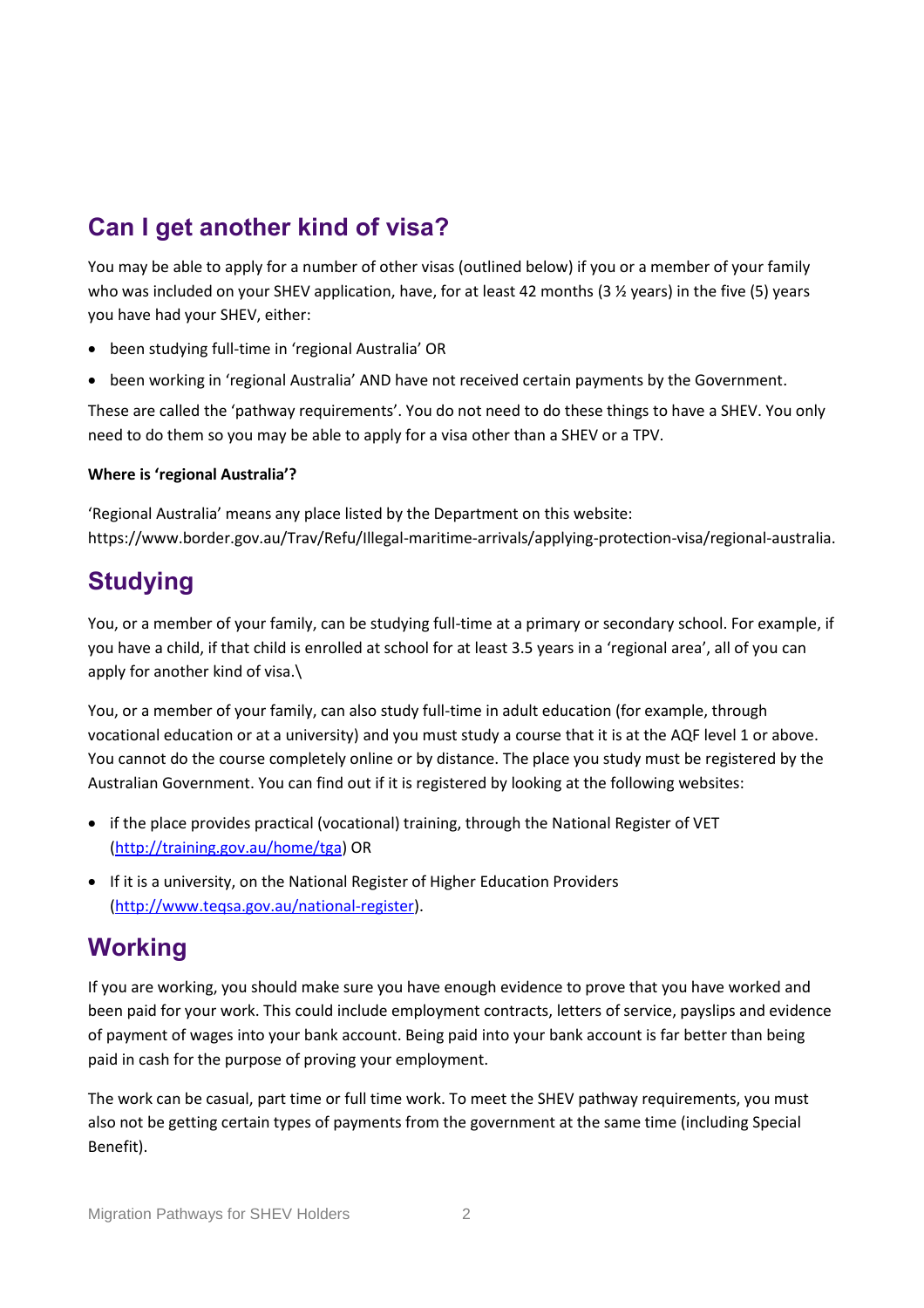You can write your study and work history down in a Form 1465 which is available on the internet: [https://www.border.gov.au/Forms/Documents/1465.pdf.](https://www.border.gov.au/Forms/Documents/1465.pdf) This will help you keep track of your work and study for when you want to prove that you have met the Pathway Requirements to apply for a new visa.

# **What other types of visas can I get?**

Even if you meet the SHEV pathway requirements, you can only get another visa if you meet all the requirements for that visa. This table lists the types of visas you might be able to get, and what you would need to do to get them.

| <b>Visa Subclass</b>                                            | <b>Summary of requirements</b>                                                                                                                                                                                                                                                                                                                                                                                                                                                                                                                                                                                                                                                                                                                                                                                                                     | <b>Temporary or Permanent?</b>                                                                                                                                                                                                                                                                                                                                                                                                                 |
|-----------------------------------------------------------------|----------------------------------------------------------------------------------------------------------------------------------------------------------------------------------------------------------------------------------------------------------------------------------------------------------------------------------------------------------------------------------------------------------------------------------------------------------------------------------------------------------------------------------------------------------------------------------------------------------------------------------------------------------------------------------------------------------------------------------------------------------------------------------------------------------------------------------------------------|------------------------------------------------------------------------------------------------------------------------------------------------------------------------------------------------------------------------------------------------------------------------------------------------------------------------------------------------------------------------------------------------------------------------------------------------|
| <b>Temporary</b><br><b>Employer</b><br>Sponsored<br><b>Visa</b> | This visa category is currently under<br>review with the Australian Government<br>and is likely to change later in 2017. Please<br>seek advice about this visa type from a<br>registered migration agent or lawyer for<br>the most up-to-date information.<br>In summary, this visa requires you to be<br>sponsored by an employer to work in an<br>occupation on either the Short-Term<br>Skilled Occupation List (STSOL) or the<br>Medium to Long-Term Skilled Occupation<br>List (MLTSOL).<br>You must have the appropriate skills and<br>qualifications to work in your sponsored<br>occupation and you may be required to<br>have two (2) years work experience as<br>well as the relevant qualifications.<br>This visa requires you to have an IELTS<br>score at least five (5) in each band (or the<br>equivalent in another English test). | Temporary visa for either two (2) or four<br>$(4)$ years.<br>Sponsorship for an occupation in the STSOL<br>will give you a two (2) year temporary visa.<br>Sponsorship for an occupation in the<br>MLTSOL will give you up to four (4) years<br>on a visa.<br>You may have options to then be<br>sponsored for a permanent visa if you have<br>worked for your employer for two (2) years<br>and they wish to offer you further<br>employment. |
| 820/801<br><b>Partner Visa</b>                                  | If you are in a relationship with an<br>Australian citizen or permanent resident<br>(or certain eligible New Zealand citizens)<br>they may be able to sponsor you.                                                                                                                                                                                                                                                                                                                                                                                                                                                                                                                                                                                                                                                                                 | Temporary visa.                                                                                                                                                                                                                                                                                                                                                                                                                                |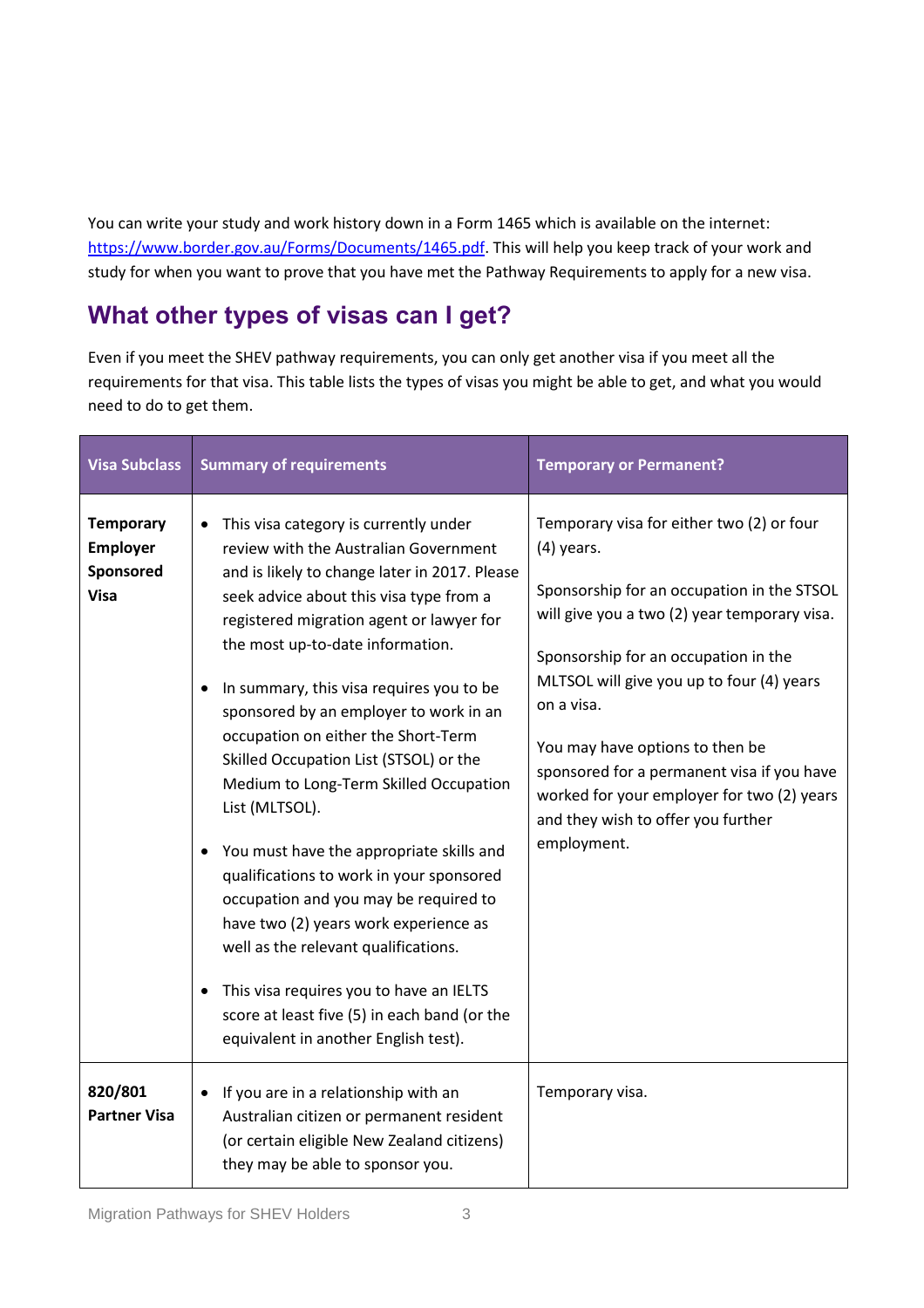|                                                                   | You must either be married or in a de<br>facto relationship, which usually means<br>living together for at least 12 months.<br>There are no English language<br>requirements for this visa.                                                                                                                                                                                                                                                                             | If you and your partner are still in a<br>relationship two (2) years after the date of<br>application, you may become eligible for a<br>permanent visa (subclass 801).<br>If you are in a long-term partner<br>relationship, you may be granted the<br>permanent visa more quickly. |
|-------------------------------------------------------------------|-------------------------------------------------------------------------------------------------------------------------------------------------------------------------------------------------------------------------------------------------------------------------------------------------------------------------------------------------------------------------------------------------------------------------------------------------------------------------|-------------------------------------------------------------------------------------------------------------------------------------------------------------------------------------------------------------------------------------------------------------------------------------|
| 500<br><b>Student Visa</b>                                        | You must be enrolled in a course of study.<br>You must show that you have access to<br>$\bullet$<br>enough funds to support your stay<br>including the cost of the course and<br>approximately \$20,000AUD in living costs<br>(more if other family members are<br>included).<br>You must show that you have a genuine<br>intention to study.<br>English requirements vary depending on<br>your course of study.                                                        | Temporary visa that is granted for the<br>period of study.                                                                                                                                                                                                                          |
| 187<br>Regional<br>Sponsored<br><b>Migration</b><br><b>Scheme</b> | Requires you to be sponsored by an<br>employer in a regional area in an<br>occupation you are qualified for with a<br>skill level of 1-3.<br>There are various requirements and<br>obligations that the business must meet<br>including paying you the market rate,<br>showing there is a genuine need for your<br>position and more.<br>Requires an English language score of six<br>(6) in each band in an IELTS test (or the<br>equivalent in another English Test). | Permanent visa.<br>It is a condition of your visa that you<br>remain working in this position full time for<br>a period of two (2) years.                                                                                                                                           |